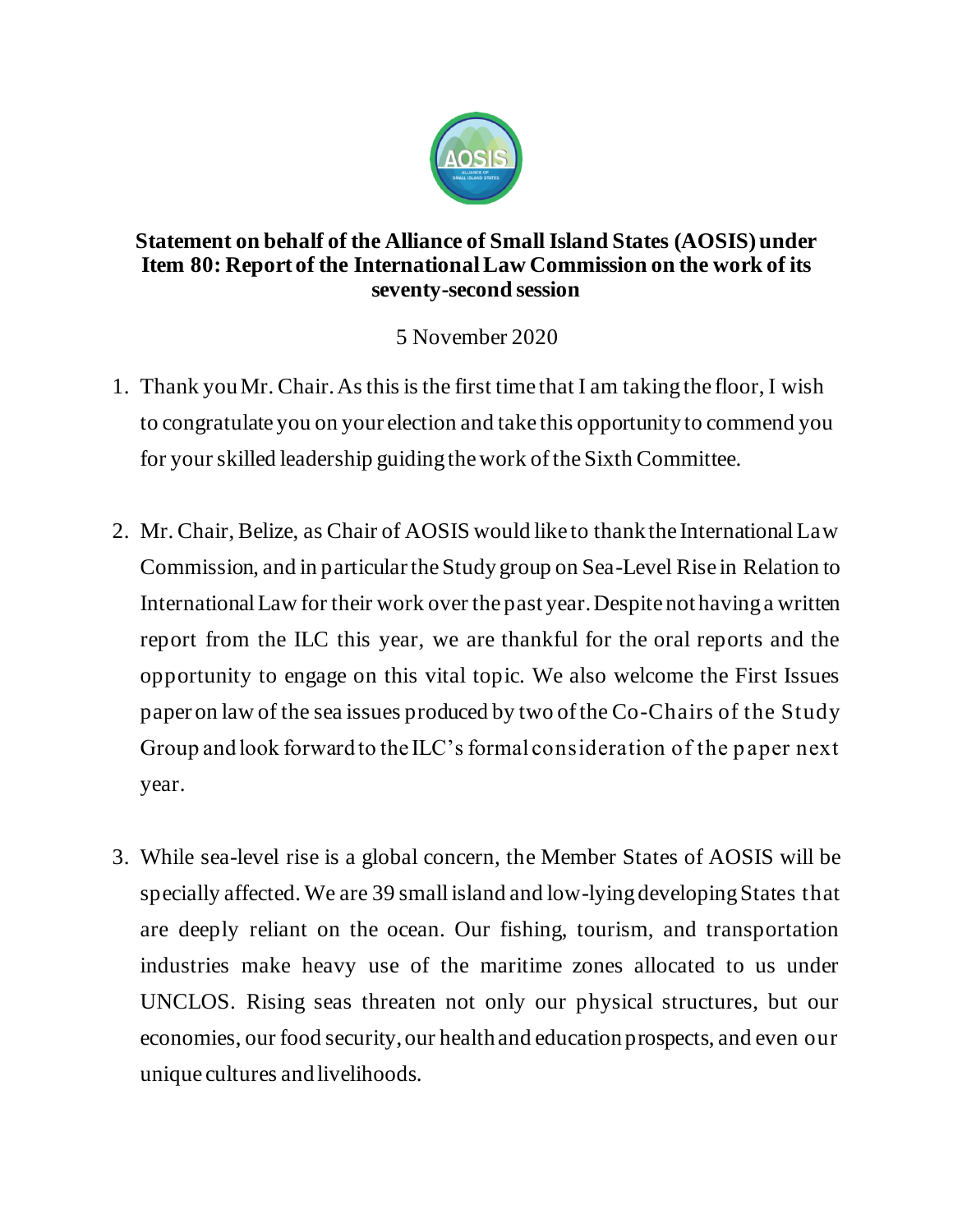- 4. Despite our efforts, we know that emissions are not being reduced fast enough to prevent a significant increase in global temperatures and the resulting sea level rise. Current projections place us on track for at least 3 degrees Celsius of warming, which could lead to over 1 meter of sea-level rise by 2100.
- 5. This radical and relentless change to our oceans was not contemplated when UNCLOS was being drafted in the 1970s and 80s—a p oint made clear in the First Issues Paper. States were as likely to gain territory through accretion as they were to lose it through erosion or avulsion.
- 6. As such, we agree with the observation of the First Issues Paper that nothing prevents Member States from depositing geographic coordinates or large-scale charts concerning the baselines and outer limits of maritime zones measured from baselines, in accordance with the Convention, and then not updating those coordinates or charts, in order to preserve their entitlements. Among other things, as indicated in the First Issues Paper, an approach responding adequately to the need to preserve legal stability, security, certainty, and p redictability is one based on the preservation of baselines and outer limits of maritime zones measured therefrom and their entitlements.
- 7. Further, as highlighted by the submissions to the ILC and the statements in this Committee, there is a body of State practice under development regarding the preservation of maritime zones and the entitlements that flow from them. Many small island and low-lying States have taken political and legislative measures to preserve their baselines and the existing extent of their maritime zones, through domestic legislation, maritime boundary agreements, and deposit of charts or coordinates and declarations attached thereto.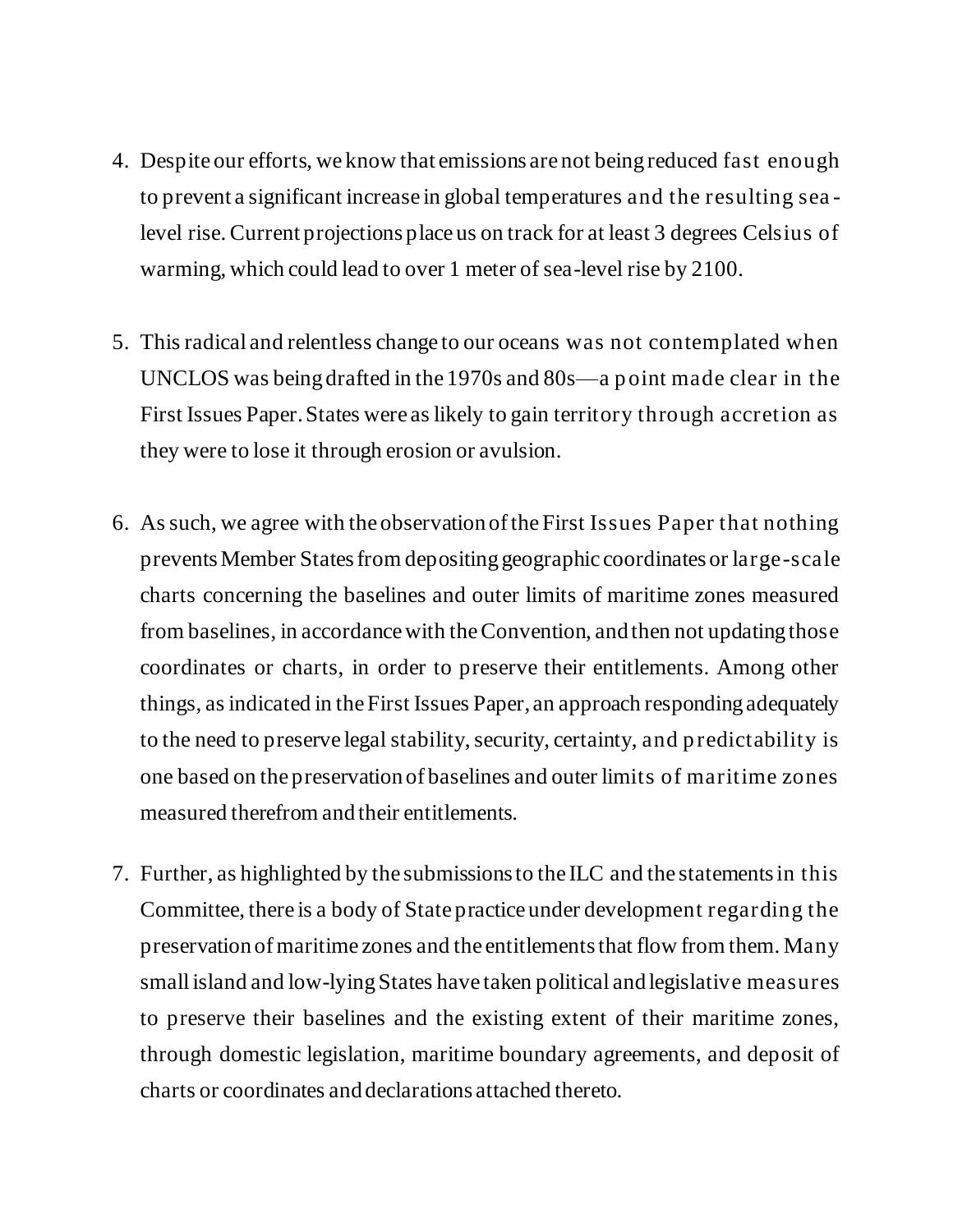- 8. We suggest that this more recent State practice, made in the context of climate change and consistently rising sea levels, should be most relevant to the consideration of the Study Group.
- 9. This State practice is relevant in two main ways. First, the VCLT (Vienna Convention on the Law of Treaties) states that subsequent practice applying the treaty, which evinces parties' agreement on the treaty interpretation, shall be taken into account. This is particularly useful where the treaty is silent on an issue, as the Convention is with the requirement to update coordinates or charts. This State Practice grounds the observations of the Co-Chairsthat, in order to preserve maritime zones and the entitlements that flow from them, State Parties are not obligated to update their coordinates or charts once deposited.
- 10.Second, recognizing that not all States are party to the Convention, State practice joined with *opinio juris* is evidence of customary international law. While we recognize that there may not yet be sufficient State practice and *opinio juris* to make a conclusion that there is a general customary rule, we think that the trend is in that direction.
- 11.Nevertheless, the absence of a general customary rule does not have an effect on the interpretation of the Convention, based on subsequent practice of its States Parties.
- 12.We thank the Study Group for its work so far, look forward to the discussions next year at the ILC and are ready to provide submissions on the other topics under consideration by the Study Group. As it continues its work on sea -level rise, we would encourage the ILC to continue to consider the p erspectives of small island and low lying States who continue to place faith in equalizing role